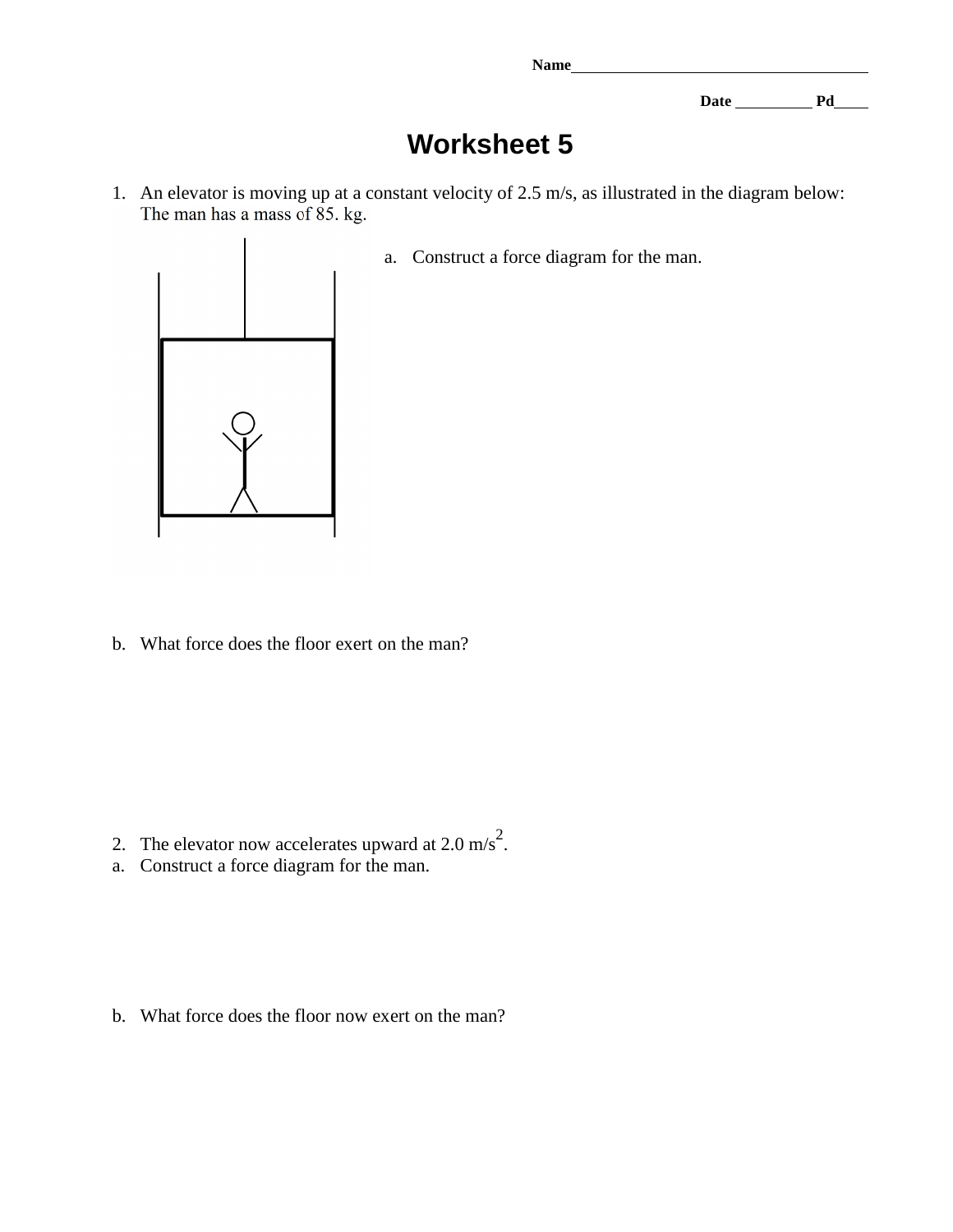- 3. Upon reaching the top of the building, the elevator accelerates downward at 3.0 m/s<sup>2</sup>.
	- a. Construct a force diagram for the man.

b. What force does the floor now exert on the man?

4. While descending in the elevator, the cable suddenly breaks. What is the force of the floor on the man?